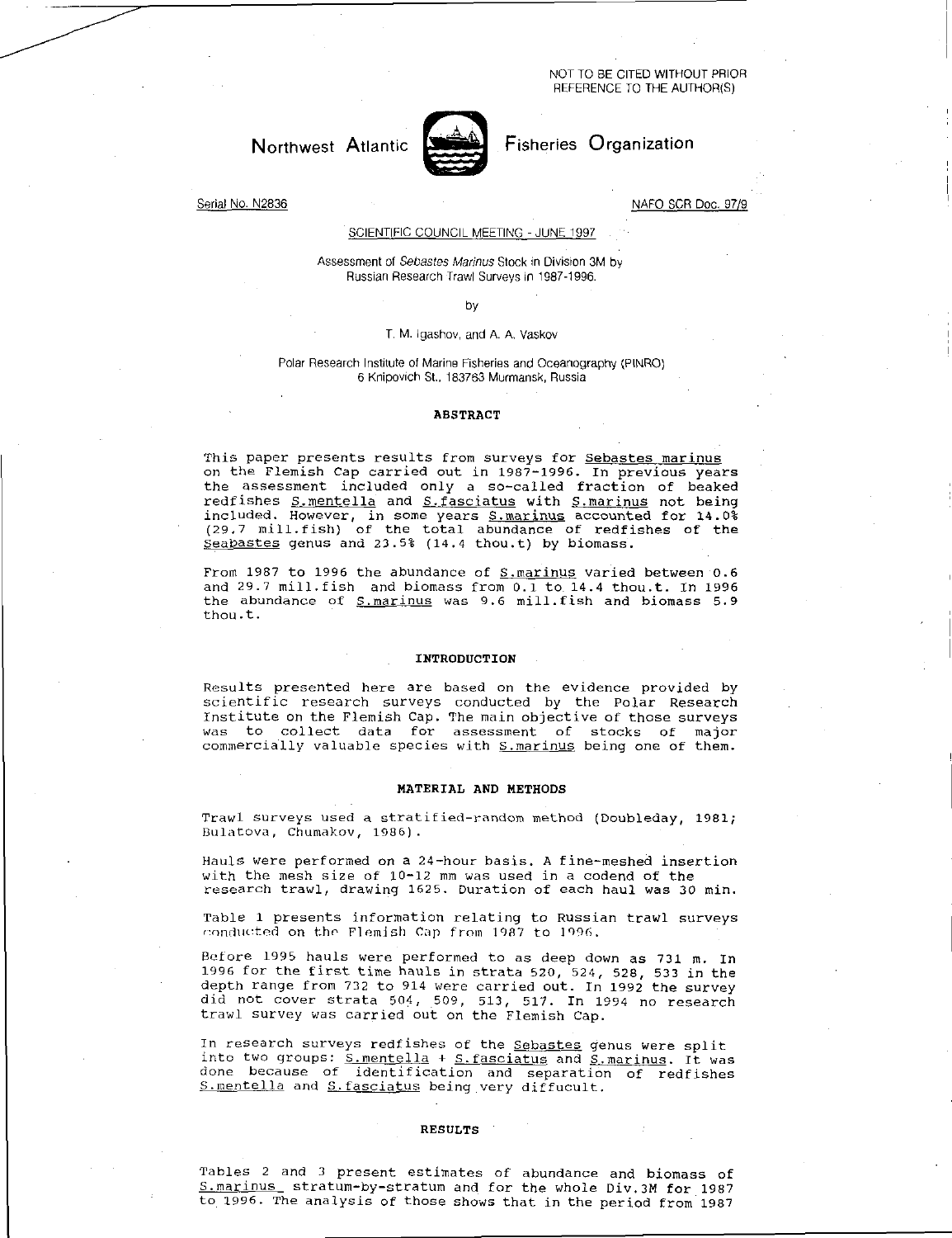to 1991 S.marinus major concentrations were found in the depth range from  $147$  to  $367$  m. In 1992-1996 the redfish were found to change their distribution pattern towards deeper waters over the Flemish Cap. In the 1996 survey only single S.marinus occurred in catches from above 800 m in deeper strata with the depth range of 732-914 m.

Major fraction of the stock estimated on the basis of data from bottom surveys was distributed in the survey period mainly in the western shallow part of the bank (strata 505, 510 and adjacent).

Since strata over the Flemish Cap differ in area and this affects the stock assessment, Tables 4-5 give average estimates of abundance and biomass per one haul. The greatest catch (in number) of redfish per haul (258.4 fish) was taken in stratum 502 in 1988. This was due to the fact that small immature redfish dominated catches from depth 147-183 m in this stratum. By biomass the greatest catch of 152.0 kg was taken in stratum 505 in 1988. In general, average catch of <u>S.marinus</u> during the period under consideration varied from 1 to 30 fish or 0.5 to 5 kg.

Table 6 presents estimates of abundance (mill.fish) and biomass (thou.t) for 1987-1996.

The highest estimate of the stock size of 29.7 mill.fish or 14.4 thou.t was obtained for 1988, which corresponded to 14.0% and 23.5%, respectively, of the total stock of redfishes of Sebastes genus (Vaskov, MS 1997/?). A lower stock estimate for 1992 can be explained by an incomplete coverage of the redfish distribution area and a short duration of survey. A 1991 estimate can be assumed as the minimum stock size estimate. The abundance of Sebastes marinus in that year was 1.9 mill.fish or 0.1 thou.t, which corresponded to 0.1% and 0.2%, respectively, of the total abundance and biomass of redfishes. In 1996 the abundance of S.marinus on the Flemish Cap was estimated at 9.6 mill.fish or 5.9 thou.t.

Despite estimates of S.marinus biomass provided by Spanish trawl surveys (Vazquez, 1996) being higher than those provided by Russian surveys their variation trend in 1988-1993 is similar (Fig.1).

High variability of S. marinus abundance and biomass estimates was likely to be associated with its redistribution as a result of migrations both in Div.3M and mid-water. A trawl survey allows to assess only a bottom component of the stock while a pelagic one is not covered.

Fig.2 shows S.marinus length frequencies for 1987-1996. Its length in catches taken by a research bottom trawl varied from 5 to 57 cm. In 1984-1985 strong year-classes were observed to appear which in 1987 were represented by fish of 6 to 10 cm in length. In 1991 catches were dominated by 7-12 cm redfish from strong 1988-1989 year-classes. Fish from those year-classes prevailed in catches in 1996 and were from 22 to 28 cm. The appearance of strong year-classes with S.marinus is of the same type as the appearance of strong year-classes with S. mentella and S.fasciatus. The strength of a year-class is dependent on reasons common for redfishes of this genus and most probably related to hydrographic conditions.

#### CONCLUSIONS

Results from Russian trawl surveys showed that in 1987-1996 S. marinus on the Flemish Cap were distributed mainly in the depth range from 147 to 367 m. Major concentrations were found in the western shallow part of the bank in strata 505 and 510. In 1996 the redfish were observed to be redistributed to deeper waters over the bank.

Estimates of the stock size for 1987-1996 varied considerably, with abundance changing from 0.6 to 29.7 mill.fish and biomass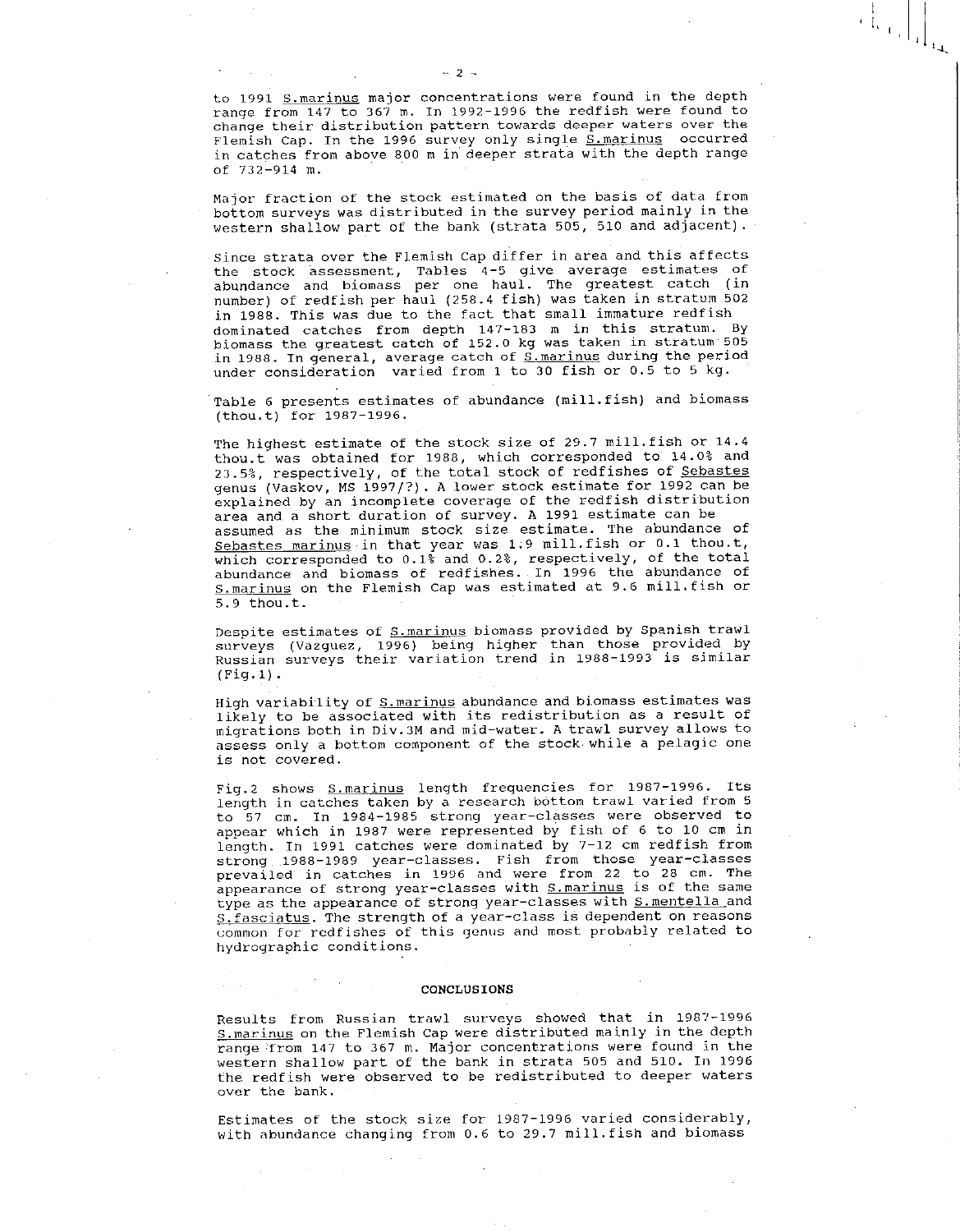from 0.1 to 14.4 thou.t. In 1996 the abundance of S. marinus was estimated at 9.6 mill.fish and biomass at 5.9 thou.t.

In 1984-1985 and 1988-1989 strong year-classes of S.marinus were observed to appear.

### REFERENCES

Bulatova,A.Yu., and A.K.Chumakov. 1986. USSR trawl surveys in NAFO Subarea 0,2,3. NAFO SCR Doc. 86/66, Serial No. N1183, 13 p.

Doubleday,W.G. Editor. 1981. Manual on groundfish survey in the Northwest Atlantic. NAFO Scientific Council Studies. No 2. Dartmouth, Canada, 55 p.

Vaskov, A.A. 1997. Stock assessment of redfish in Div. 3M by the data from 1996 Russian trawl survey. NAFO SCR Doc. 97/.

Vazquez, A. 1996. Results from bottom trawl survey of Flemish Cap in July 1995. NAFO SCR Doc. 96/54, Serial No.N2730,

27 p.

>r -

Table 1. An inventory of Russian trawl surveys.

| Year |             | Vessel          | Valid<br>tows | Dates           |
|------|-------------|-----------------|---------------|-----------------|
| 1987 | MB-1202     | PERSEY-III      | 131           | $21.06 - 07.07$ |
| 1988 | MB-1202     | PERSEY-III      | 124           | $04.06 - 16.06$ |
| 1989 | MB-1202     | PERSEY-III      | 129           | 24.06-08.07     |
| 1990 | MB-1202     | PERSEY-III      | 119           | 21.06-03.07     |
| 1991 | $MG-1362$   | VILNIUS         | 100           | $27.04 - 08.05$ |
| 1992 | MG-1366     | K SHAYANOV      | 53            | $15.04 - 20.04$ |
| 1993 | $MC - 1352$ | VIINIUS         | 69            | 27.06-07.07     |
| 1995 | MT-0708     | <b>OLFNITSA</b> | 58            | $20.05 - 29.05$ |
| 1996 | $MT - 8339$ | <b>OLATNE</b>   | 76            | 30.04-12.05     |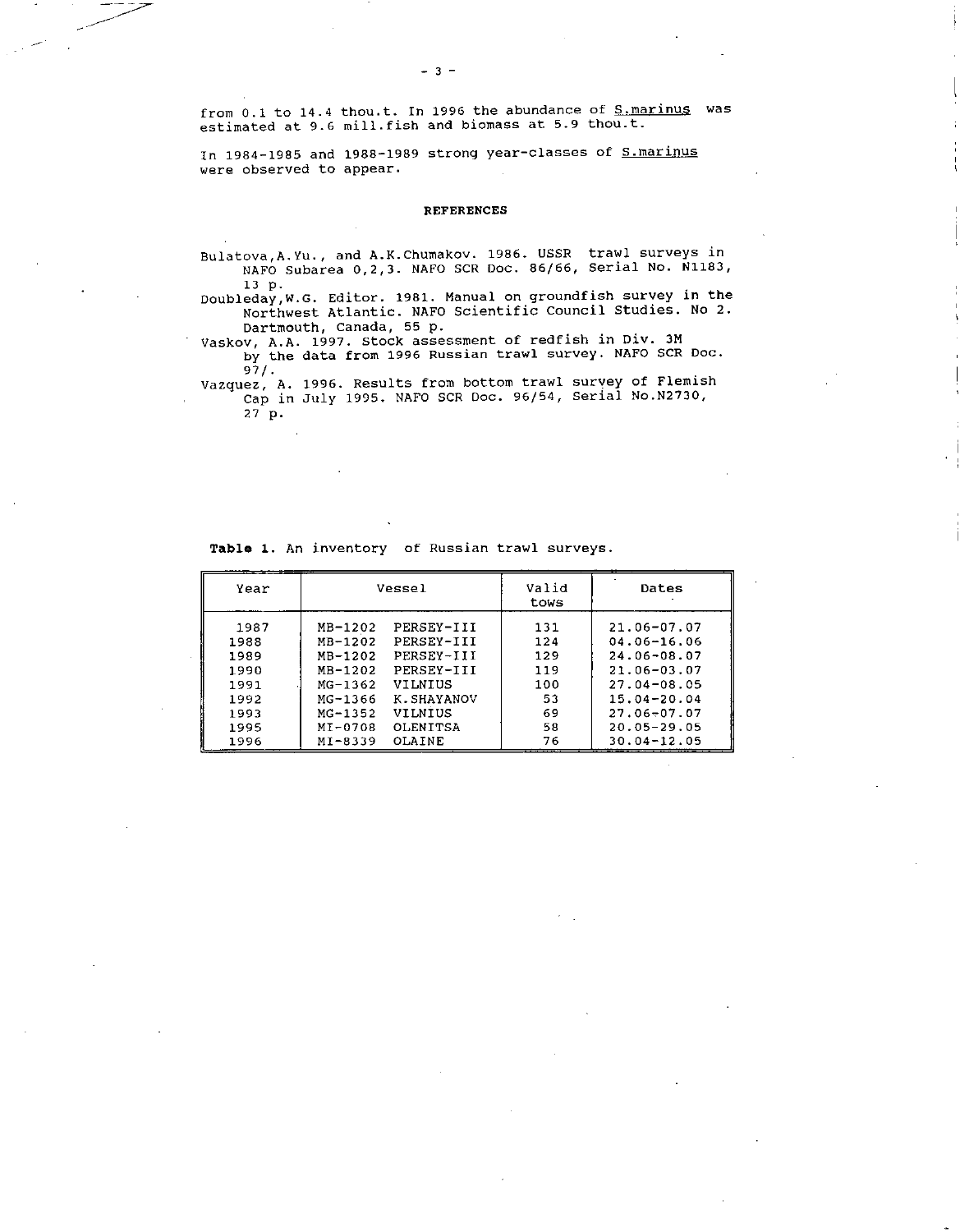$\frac{1}{2}$ 

| Stratuml | Depth, I                    | 1988<br>1987                    | 1989              | 1990    | 1991           | 1992                     | 1993   | 1995  | 1996        |
|----------|-----------------------------|---------------------------------|-------------------|---------|----------------|--------------------------|--------|-------|-------------|
|          | m                           |                                 |                   |         |                |                          |        |       |             |
| 501      | 128-146                     | 15.6<br>8.7                     | 361.4             | 1.9     | 13.6           | 0.1                      | 7.7    | 4.8   | 1.1         |
| 502      | 147-183                     | $89.3^{\circ}4284.2$            | 23.8              | 9.7     | 34.3           | 0.0                      | 77.3   | 28.5  | 3.6         |
| 503      | 185-256                     | 20.2<br>101.0<br>$\sim$         | 511.0             | 10.1    | 3.8            | 32.4                     | 76.2   | 16.0  | 3.6         |
| 504      | $ \mathbf{H}$ $-$           | 12.4<br>.14.3                   | 10.0              | 4.8     | 6 <sub>1</sub> | $\frac{1}{\sqrt{2}}$     | .7.1   | 1.0   | 34.2        |
| 505      | $\omega^{AB}$ $\omega$      | $573.6$ 7917.2                  | 355.2             | 934.6   | 12.0           | 24.2                     | 20.1   | 269.8 | 5363.7      |
| 506      | $\omega$ Music              | $141.0$ $\mu_{\rm{tot}}/43.5$ : | 229.1             | 7.6     | 22.7           | 22.2                     | 47.2   | 22.3  | 1.9         |
| 507      | 258-366                     | $238.9^{\circ}$<br>867.0        | 451.2             | 22.2    | 0.0            | 31.3                     | 46.7   | 60.2  | 25.4        |
| 508      | $ -$                        | $19.0$ M $16.9$                 | $\therefore$ 78.7 | 6.4     | 0.0            | 0.0                      | 2203.6 | 14.0  | 21.5        |
| 509      | $-$ <sup>11</sup> $-$       | 117.9<br>27.6                   | 60.6              | 0,0     | 0.0            | $\overline{\phantom{a}}$ | 9.7    | 22.3  | 15.8        |
| 510      | $ ^{\rm H}$ $-$             | $1459.9$ 887.9                  | 4112.7            | 1923.0  | 5.2            | 99.2                     | 214.3  | 67.0  | 57.8        |
| 511      | $\mathbf{u} = \mathbf{u}$   | 966.5<br>875.8                  | 614.8             | $-90.4$ | 0.0            | 18.9                     | 35.7   | 117.2 | 50.7        |
| $-512$   | 367-549                     | 0.0<br>0,0                      | 0.0               | 0.0     | 0.0            | 8.5                      | 0.0    | 77.6  | 22.2        |
| 513      | $ \mathbf{u}$ $-$           | 0.0<br>0.0                      | 0.0               | 0.0     | 0.0            | $\overline{\phantom{a}}$ | 0.0    | 0.0   | 4.7         |
| 514      | $\mathbb{L}^{11}\mathbb{L}$ | 0.0<br>0.0                      | 0.0               | 13.0    | 0.0            | 69.1                     | 0.0    | 0.0   | 86.5        |
| ΄515     | $ n_{-}$                    | 0.0<br>0.0                      | 8.8               | 0.0     | 0.0            | 7.6                      | 0.0    | 69.8  | 144.5       |
| 516      | 550-731                     | 0.0 <sub>1</sub> < 0.0          | 0.0               | 0.0     | 0.0            | 0.0                      | 0.0    | 90.5  | 0.0         |
| 517      | $ \mathbf{u}$ $-$           | 0.0<br>$0.0$ .                  | 0.0               | 0.0     | 0.0            |                          | 0.0    | 0.0   | 0.0         |
| 518      | $-$ <sup>11</sup> $-$       | 10.6<br>0.0                     | 0.0               | 0.0     | 0.0            | 0.0                      | 0.0    | 0.0   | 5.9         |
| 519      | $\omega$ H $\omega$         | 0.0 <sub>1</sub><br>0.0         | 0.0               | 0,0     | 0.0            | 0.0                      | 0.0    | 51.1  | 3.4         |
| 520      | 732-914                     |                                 |                   |         |                |                          |        |       | 0.0         |
| 524      | $ \mathbf{u}$ $-$           |                                 |                   |         |                |                          |        |       | 7.2         |
| 528      | $ \mathbf{H}$ $-$           |                                 |                   |         |                |                          |        |       | 0.0         |
| 533      | $ -$                        |                                 |                   |         |                |                          |        |       | $0.0^\circ$ |

Table 2. Biomass of S.marinus (tons) by strata based on data from trawl surveys, 1987-1996.

\* No investigations were carried out in 1994.

 $\mathcal{O}(\sqrt{3})$  and Table  $3$ . Abundance of 5.martnus (thousapec.) by strata based on data from trawl surveys, 1987-1996.

| Stratuml | Depth.I                              | 1987   | 1988    | 1989     | 1990   | 1991  | 1992                     | 1993        | 1995  | 1996   |
|----------|--------------------------------------|--------|---------|----------|--------|-------|--------------------------|-------------|-------|--------|
|          | m                                    |        |         |          |        |       |                          |             |       |        |
| 501      | 128-146                              | 589,0  | 50.7    | 1731.1   | 12.7   | 785.3 | 8.4                      | 92.9        | 42.2  | 8.4    |
| 502      | 147-183                              | 782.1  | 16042.7 | 151.7    | 108.6  | 337.0 | 0.0                      | 589.7       | 227.6 | 15.5   |
| 503      | 185-256                              | 990, 2 | 179.4   | 1508.5   | 81.4   | 83.7  | 83.7                     | 628.0       | 77.5  | 15.5   |
| 504      | $ \cdot$ $-$                         | 45.1   | 45.1    | 25.8     | 25.8   | 146.1 |                          | .85.9       | 8.6   | 171.9  |
| 505      | $\mathbb{L}^{11}\mathbb{L}$          | 2326.0 | 9130.3  | 1272.9   | 2273.9 | 78.1  | 52.1                     | 78.1        | 486.0 | 7464.0 |
| 506      | $ \hspace{-0.5mm}$ $\hspace{-0.5mm}$ | 1224.7 | 342.9   | 906.3    | 134.7  | 455.6 | 36.7                     | 575.6       | 122.5 | 12.3   |
| 507      | 258-366                              | 1948.4 | 514.2   | 1502.0   | 69.6   | 0.0   | 73.1                     | 45.7        | 40.6  | 101.5  |
| 508      | $-11-$                               | 35.9   | 47.9    | $95.7 -$ | 53.2   | 0.0   | 0.0                      | 5491.0      | 47.9  | 111.7  |
| 509      | $ -$                                 | 157.0  | 93.0    | 167.5    | 0.0    | 0.0   |                          | 23.3        | 93.0  | 85.3   |
| 510      | $-$ H $-$                            | 2518.4 | 1599.7  | 6333.0   | 3498.7 | 10.1  | 140.9 <sup>°</sup>       | 328.7       | 211.3 | 375.7  |
| 511      | $ \cdot\cdot$ $-$                    | 1910.5 | 1598.7  | 1410.5   | 172.5  | 0.0   | 47.8                     | 119.4       | 641.8 | 199.0  |
| 512      | 367-549                              | 0.0    | 0.0     | 0.0      | 0.0    | 0.0   | 16.5                     | 0.0         | 330.9 | 99.3   |
| 513      | $ \mathbf{H}_{\text{m}}$             | 0.0    | 0.0     | 0.0      | 0.0    | 0.0   |                          | 0.0         | 0.0   | 30.7   |
| 514      | $\equiv$ $^{11}$ $\equiv$            | 0.0    | 0.0     | 0.0      | 5.6    | 0.0   | 89.2                     | 0.0         | 0.0   | 356.7  |
| 515      | $-9-1$                               | 0.0    | 0.0     | 11.0     | 0.0    | 0.0   | 9.9                      | 0.0         | 98.7  | 509.8  |
| 516      | 550-731                              | 0.0    | 0.0     | 0.0      | 0.0    | 0.0   | 0.0                      | $0.0^\circ$ | 172.2 | 0.0    |
| 517      | $ -$                                 | 0,0    | 0.0     | 0.0      | 0.0    | 0.0   | $\overline{\phantom{m}}$ | 0.0         | 0.0   | 0.0    |
| 518      | $\equiv$ $\Omega$ $\equiv$           | 0.0    | 10.4    | 0.0      | 0.0    | 0,0   | 0.0                      | 0.0         | 0.0   | 9.3    |
| 519      | $ -$                                 | 0.0    | 0.0     | 0.0      | 0.0    | 0.0   | 0.0                      | 0.0         | 51.1  | 10.2   |
| 520      | 732-914                              |        |         |          |        |       |                          |             |       | 0.0    |
| 524      | $ ^{\prime\prime}$ $-$               |        |         |          |        |       |                          |             |       | 15.0   |
| 528      | $ -$                                 |        |         |          |        |       |                          |             |       | 0.0    |
| 533      | $ \mathbf{H}$ $-$                    |        |         |          |        |       |                          |             |       | 0.0    |

\* No investigations were carried out in 1994.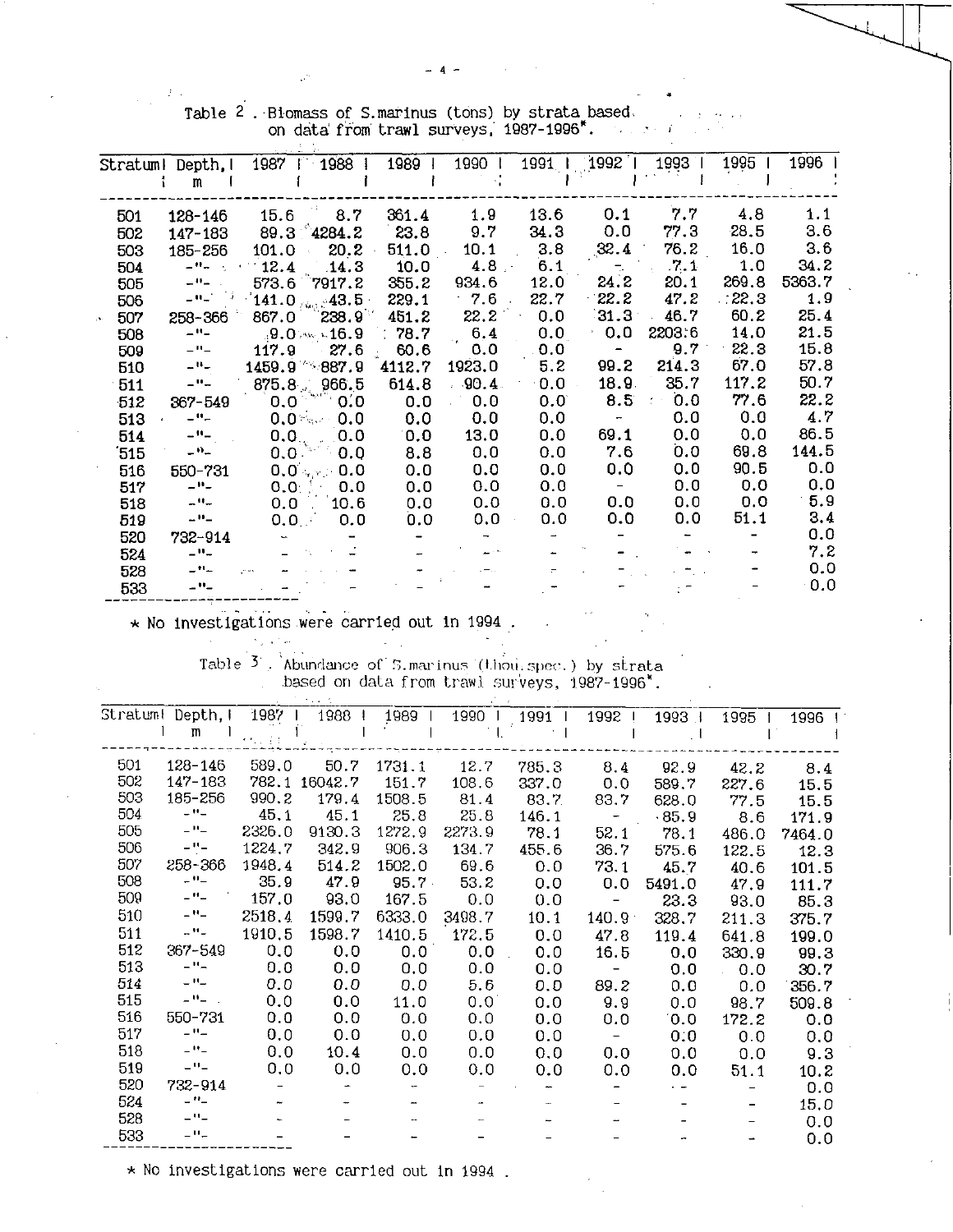| Stratumi | Depth,                              | 1987 | 1988      | 1989              | 1990 | 1991 | 1992                          | 1993  | 1995 | 1996  |
|----------|-------------------------------------|------|-----------|-------------------|------|------|-------------------------------|-------|------|-------|
|          | m                                   |      |           |                   |      |      |                               |       |      |       |
| 501      | 128-146                             | 23.3 | 2.0       | 68.3              | 0.5  | 31.0 | 0.3                           | 3.7   | 1.7  | 0.3   |
| 502      | 147-183                             | 12.6 | 258.4     | 2.4               | 1.8  | 5.4  | 0.0                           | 9.5   | 3.7  | 0.3   |
| 503      | 185-256                             | 21.3 | 3.9       | 32.4              | 1.8  | 1.8  | 1.8                           | 13.5  | 1.7  | 0.3   |
| 504      | $\mathbf{L}^{\mathbf{H}}$           | 1.8  | 1.8       | 1.0               | 1.0  | 5.7  | $\frac{1}{2}$ , $\frac{1}{2}$ | 3.3   | 0.3  | 6.7   |
| 505      | سالات                               | 44.7 | 175.3     | 24.4              | 43.7 | 1.5  | 1.0                           | 1.5   | 9.3  | 143.3 |
| 506      | -"-                                 | 33.3 | 9.3       | 24.7              | 3.7  | 12.4 | 1.0                           | 15.7  | 3,3  | 0.3   |
| 507      | 258-366                             | 32.0 | 8.4       | 24.7              | 1.3  | 0,0  | 1.2                           | 0.8   | 0.7  | 1.7   |
| 508      | $ -$                                | 0.8  | 1.0       | 2.0               | 1.0  | 0.0  | 0.0                           | 114.8 | 1.0  | 2.3   |
| 509      | $ -$                                | 6.8  | 4.0       | 7.2               | 0.0  | 0.0  |                               | 1.0   | 4.0  | 3.7   |
| 510      | - "-                                | 35.8 | 22.7      | 89.9              | 49.7 | 0,1  | 2.0                           | 4.7   | 3.0  | 5.3   |
| 511      | $\mathbf{u}^{\mathbf{H}}$           | 32.0 | 26.8      | 23.6 <sup>2</sup> | 2.9  | 0,0  | 0.8                           | 2.0   | 10.8 | 3.3   |
| 512      | 367-549                             | 0.0  | 0.0<br>٠. | 0.0               | 0.0. | 0.0  | 0.3                           | 0.0   | 6.7  | 2.0   |
| 513      | $-$ H $-$                           | 0.0  | 0.0       | 0.0               | 0.0  | 0.0  | $\blacksquare$                | 0.0   | 0.0  | 1.7   |
| 514      | $\mathbf{m}$                        | 0.0  | 0.0       | 0.0               | 0.1  | 0.0  | 2.0                           | 0.0   | 0.0  | 8.0   |
| 515      | $-11-$                              | 0.0  | 0,0       | 0.2               | 0.0  | 0.0  | 0, 2                          | 0.0   | 2.0  | 10.3  |
| 516      | 550-731                             | 0.0  | 0.0       | 0.0               | 0.0  | 0.0  | 0.0                           | 0.0   | 3.7  | 0.0   |
| 517      | -"-                                 | 0.0  | 0.0       | 0.0               | 0.0  | 0.0  | $\overline{\phantom{m}}$      | 0.0   | 0.0  | 0.0   |
| 518      | $\mathcal{L}^{\text{H}}\mathcal{L}$ | 0.0  | 0.7       | 0.0               | 0.0  | 0.0  | 0.0                           | 0.0   | 0.0  | 0.6   |
| 519      | $ \mathbf{H}$ $-$                   | 0.0  | 0.0       | 0.0               | 0.0  | 0.0  | 0.0                           | 0.0   | 1.7  | 0.3   |
| 520      | 732-914                             |      |           |                   |      |      | $\mathbf{r}$                  |       |      | 0.0   |
| 524      | $ -$                                |      |           |                   |      |      |                               |       |      | 0.8   |
| 528      | $ \mathbf{u}$ $-$                   |      |           |                   |      |      |                               |       |      | 0.0   |
| 533      | $ \mathbf{0}$ $-$                   |      |           |                   |      |      |                               |       |      | 0, 0  |
|          |                                     |      |           |                   |      |      |                               |       |      |       |

Table 4 . Data on average catches (spec.) per one valid tow from the Russian trawl surveys for S.marinus in Div. 3M by stratum in 1987-1996' .

\* No investigations were carried out In 1994 .

Table 5 . Data on average catches (kg) per one valid tow from the Russian trawl surveys for S.marinus in Div. 3M by stratum in 1987-1996".

| Stratuml | Depth, I               | 1987             | 1988  | 1989 | 1990 | 1991    | 1992                     | 1993 | 1995 | 1996  |
|----------|------------------------|------------------|-------|------|------|---------|--------------------------|------|------|-------|
|          | m                      |                  |       |      |      |         |                          |      |      |       |
| 501      | 128-146                | 0.6              | 0.3   | 14.3 | 0.1  | 0.5     | 0.01                     | 0.3  | 0.2  | 0.04  |
| 502      | 147-183                | 1.4              | 69.0  | 0.4  | 0.2  | 0.6     | 0.0                      | 1.2  | 0.5  | 0.1   |
| 503      | 185-256                | 2.2              | 0.4   | 11.0 | 0.2  | 0.1     | 0.7                      | 1.6  | 0.3  | 0.1   |
| 504      | 부부부                    | 0.5 <sub>1</sub> | 0.6   | 0.4  | 0.2  | $0.2 -$ | $\overline{\phantom{a}}$ | 0.3  | 0.04 | 1.3   |
| 505      | $ \theta$ $-$          | 11.0             | 152.0 | 6.8  | 18.0 | 0.2     | 0.5                      | 0.4  | 5.2  | 103.0 |
| 506      | $ \frac{16}{1}$        | 3.8              | 1.2   | 6.2  | 0.2  | 0.6     | 0,6                      | 1.3  | 0.6  | 0.1   |
| 507      | 258-366                | 14.2             | 3.9   | 7.4  | 0.5  | 0.0     | 0.5                      | 0.8  | 1.0  | 0.4   |
| 508      | - الم                  | 0.2              | 0.4   | 1.6  | 0.1  | 0.0     | 0.0                      | 46.0 | 0.3  | 0.4   |
| 509      | $\sim 11-$             | 5.1              | 1.2   | 2.6  | 0.0  | 0.0     | $\overline{\phantom{a}}$ | 0.4  | 1.0  | 0.7   |
| 510      | $\omega^{11}\omega$    | 20.7             | 12.6  | 58.4 | 27.3 | 0.1     | 1.4                      | 3.0  | 1.0  | 0.8   |
| 511      | براقب                  | 14.7             | 16.2  | 10.3 | 1.5  | 0.0     | 0.3                      | 0.6  | 2.0  | 0.8   |
| 512      | 367-549                | 0.0              | 0.0   | 0.0  | 0.0  | 0.0     | 0.2                      | 0.0  | 1.6  | 0.4   |
| 513      | $-$ H $-$              | 0.0              | 0.0   | 0.0  | 0.0  | 0.0     | $\overline{\phantom{a}}$ | 0.0  | 0.0  | 0.3   |
| 514      | $ \cdot$               | 0.0              | 0.0   | 0,0  | 0.3  | 0.0     | 1.5                      | 0.0  | 0.0  | 1.9   |
| 515      | $ ^{\prime\prime}$ –   | 0.0              | 0.0   | 0.2  | 0.0  | 0.0     | 0.2                      | 0.0  | 1.4  | 2.9   |
| 516      | 550-731                | 0.0              | 0.0   | 0.0  | 0.0  | 0.0     | 0.0                      | 0.0  | 1.9  | 0.0   |
| 517      | $ \mathbf{H}$ $-$      | 0.0              | 0.0   | 0.0  | 0.0  | 0.0     |                          | 0.0  | 0.0  | 0.0   |
| 518      | $\omega$ M $\omega$    | 0.0              | 0.7   | 0.0  | 0.0  | 0.0     | 0.0                      | 0.0  | 0.0  | 0.4   |
| 519      | سالات                  | 0.0              | 0,0   | 0.0  | 0.0  | 0.0     | 0.0                      | 0.0  | 1.7  | 0.1   |
| 520      | 732-914                |                  |       |      |      |         |                          |      |      | 0.0   |
| 524      | سال ک                  |                  |       |      |      |         |                          |      |      | 0.4   |
| 528      | $ -$                   |                  |       |      |      |         |                          |      |      | 0.0   |
| 533      | $\Box$ $\Omega$ $\Box$ |                  |       |      |      |         |                          |      |      | 0.0   |
|          |                        |                  |       |      |      |         |                          |      |      |       |

 $\star$  No investigations were carried out in 1994.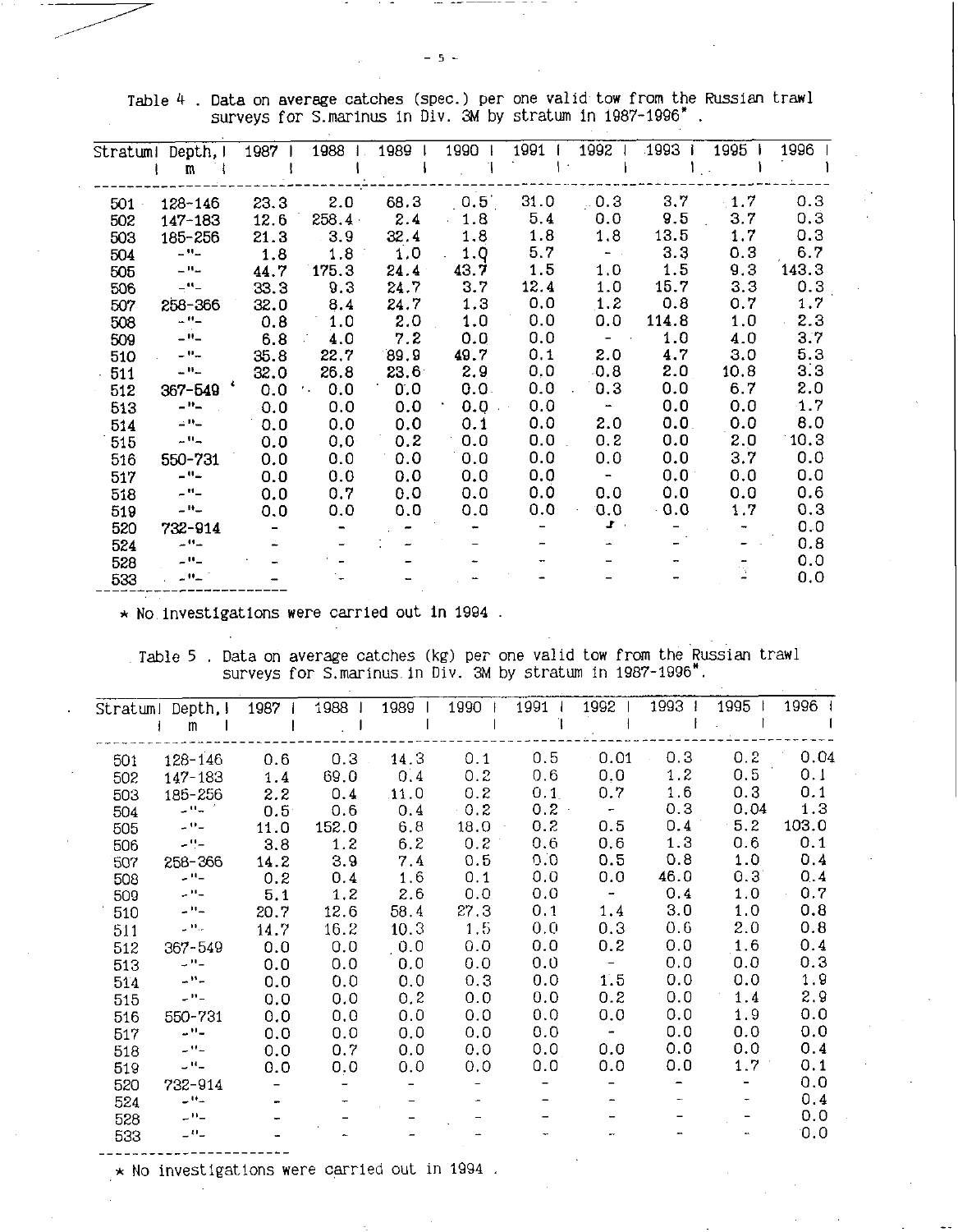|                       |                         | 1987-1996" trawl surveys                            |                      |                                  |
|-----------------------|-------------------------|-----------------------------------------------------|----------------------|----------------------------------|
| in Se<br>Year         | Area.                   | Number<br>sq.mile I of hauls I fish 10 <sup>6</sup> |                      | Abundance, IBiomass,<br>I thou.t |
| 1987<br>1988<br>1989. | 10555<br>10555<br>10555 | 131<br>124<br>129                                   | 12.5<br>29.7<br>15.1 | 4.3<br>$14.4 \cdot$<br>6.8       |
| 1990<br>1991<br>1992  | 10555<br>10555<br>9428  | 119<br>100<br>53                                    | 6.4<br>1.9<br>0.6    | 3.0<br>0.1<br>0.3                |
| 1993                  | 10555                   | 69                                                  | 8.1                  | 2.8                              |

58

76

\*. No investigations were carried out in 1994

1995

1096

10555

11961

 $0.9$ 

5.9

 $2.7$ 

 $9.6$ 

Abundance and biomass of S. marinus<br>in Div. 3M by the data from the Table 6.